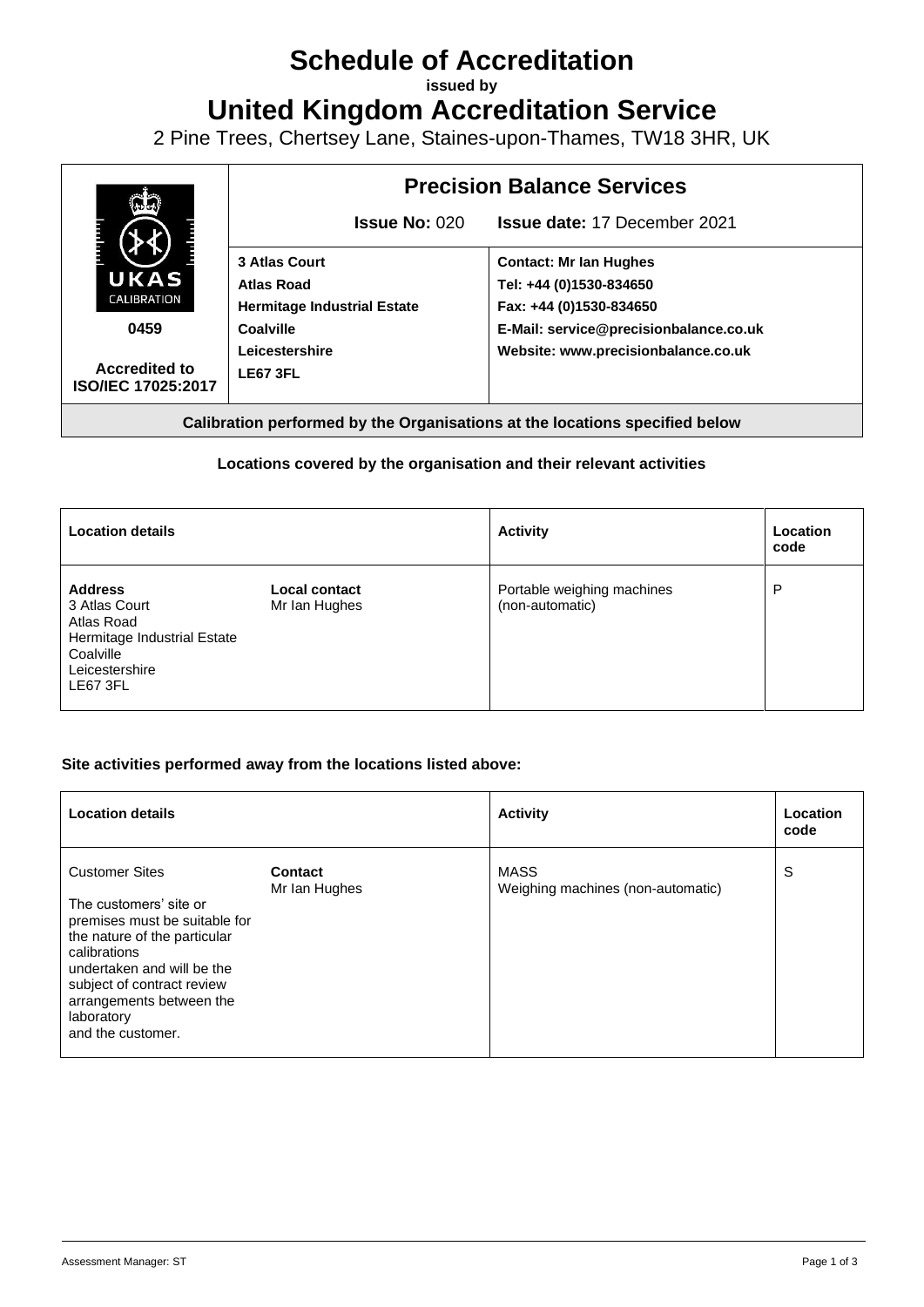|                                                                      | <b>Schedule of Accreditation</b><br>issued by<br><b>United Kingdom Accreditation Service</b><br>2 Pine Trees, Chertsey Lane, Staines-upon-Thames, TW18 3HR, UK |  |  |  |  |
|----------------------------------------------------------------------|----------------------------------------------------------------------------------------------------------------------------------------------------------------|--|--|--|--|
| UKAS<br>CALIBRATION                                                  | <b>Precision Balance Services</b>                                                                                                                              |  |  |  |  |
| 0459                                                                 | <b>Issue No: <math>020</math></b><br><b>Issue date: 17 December 2021</b>                                                                                       |  |  |  |  |
| <b>Accredited to</b><br>ISO/IEC 17025:2017                           |                                                                                                                                                                |  |  |  |  |
| Calibration performed by the Organisation at the locations specified |                                                                                                                                                                |  |  |  |  |

| Calibration and Measurement Capability (CMC)                                                  |                                                                                                                                                                                                                                                                                                                |                                                                                                                                                                                                                                                                                                                                                      |                                                                                                                                                                                                                                                                                                                                                 |                  |  |  |  |
|-----------------------------------------------------------------------------------------------|----------------------------------------------------------------------------------------------------------------------------------------------------------------------------------------------------------------------------------------------------------------------------------------------------------------|------------------------------------------------------------------------------------------------------------------------------------------------------------------------------------------------------------------------------------------------------------------------------------------------------------------------------------------------------|-------------------------------------------------------------------------------------------------------------------------------------------------------------------------------------------------------------------------------------------------------------------------------------------------------------------------------------------------|------------------|--|--|--|
| <b>Measured Quantity</b><br>Instrument or Gauge                                               | Range                                                                                                                                                                                                                                                                                                          | Expanded<br>Measurement<br>Uncertainty<br>$(k = 2)$                                                                                                                                                                                                                                                                                                  | Remarks                                                                                                                                                                                                                                                                                                                                         | Location<br>Code |  |  |  |
| NON-AUTOMATIC WEIGHING<br><b>MACHINES (BALANCES &amp;</b><br>SCALES)<br>See notes 1, 2 and 3. | $20 \text{ mg}$<br>50 <sub>mg</sub><br>100 mg<br>200 mg<br>500 mg<br>1 <sub>g</sub><br>$2\overline{g}$<br>5 <sub>g</sub><br>10 <sub>g</sub><br>20 <sub>g</sub><br>50 g<br>100 <sub>g</sub><br>200 g<br>500 <sub>g</sub><br>$1$ kg<br>2 kg<br>$5$ kg<br>$10$ kg<br>20 kg<br>50 kg<br>100 kg<br>200 kg<br>500 kg | $0.0076$ mg<br>$0.010$ mg<br>$0.013$ mg<br>$0.015$ mg<br>$0.020$ mg<br>$0.025$ mg<br>$0.030$ mg<br>$0.038$ mg<br>$0.052$ mg<br>$0.067$ mg<br>$0.095$ mg<br>$0.17$ mg<br>$0.34$ ma<br>$0.86$ ma<br>1.9 <sub>mg</sub><br>2.9 <sub>ma</sub><br>8.6 mg<br>17 <sub>mg</sub><br>56 mg<br>160 mg<br>3.6 <sub>g</sub><br>5.1 <sub>g</sub><br>18 <sub>g</sub> | 1. Weights are available<br>in OIML Class:<br>E2 from 1 mg to 5 kg.<br>Max grouped load 11 kg.<br>F1 1 mg to 10 kg.<br>Max grouped load 70 kg<br>M1 5 kg to 20 kg.<br>Max grouped load 500<br>kg.<br>2. Other loads within the<br>overall listed range may<br>also be used.<br>3. Method based on the<br>requirements of Euramet<br>guide cg-18 | S and P          |  |  |  |
| <b>END</b>                                                                                    |                                                                                                                                                                                                                                                                                                                |                                                                                                                                                                                                                                                                                                                                                      |                                                                                                                                                                                                                                                                                                                                                 |                  |  |  |  |

## Calibration and Measurement Capability (CMC)